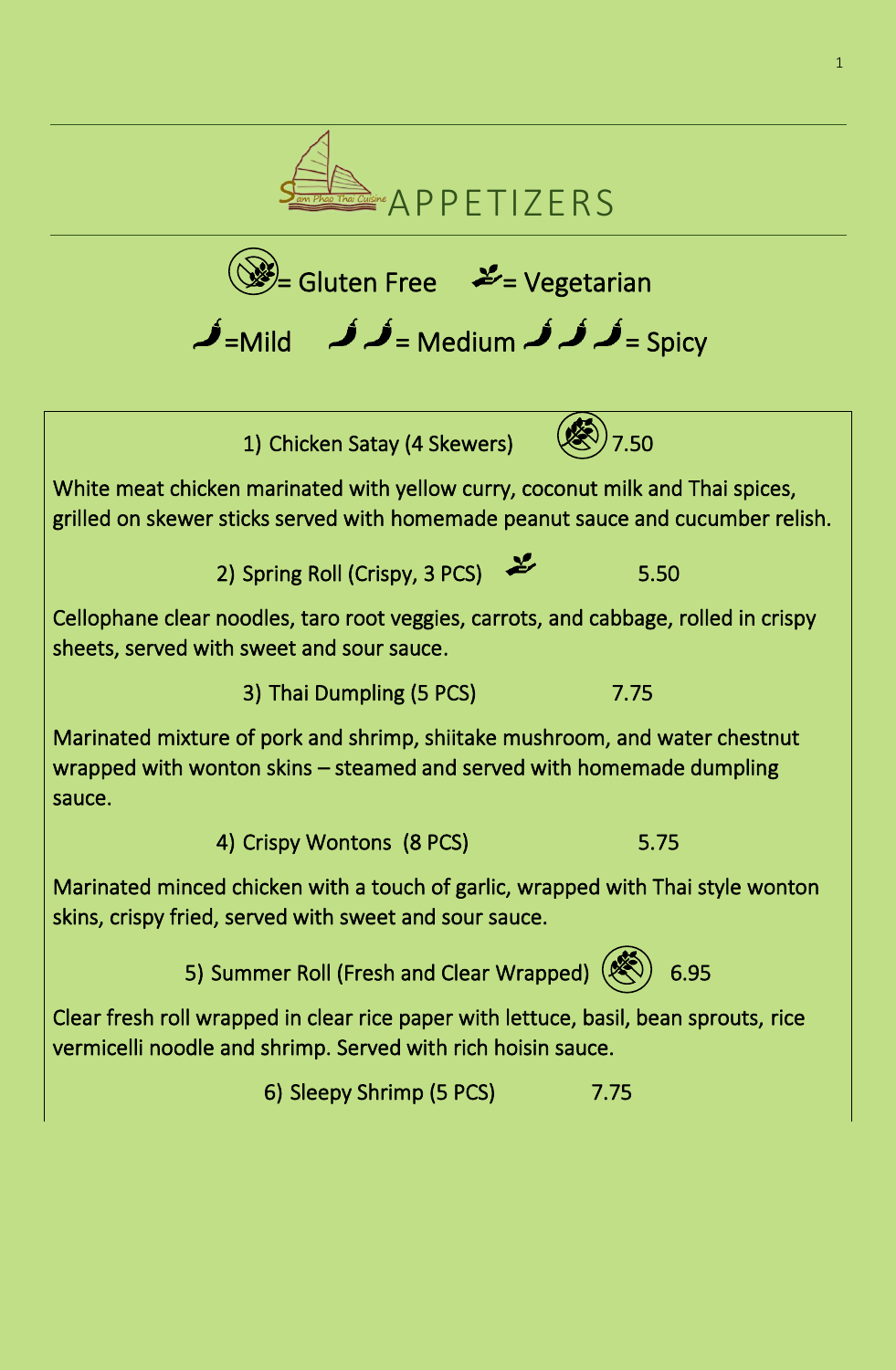Shrimp seasoned with Thai spices and ginger, wrapped and fried with spring roll skin, served with sweet and sour sauce.

7) Fried Calamari 7.75

Slices of calamari, light battered and fried, served with Thai hot sauce.

8) Hoy-Obb 8.95

Steamed New Zealand mussels and basil leaves in our chef's special sauce, served with spicy lime dressing.

9) Crispy Tofu  $\frac{1}{2}$  5.50

Home style tofu, crispy fried and served with sweet & sour sauce & sprinkled with crushed peanuts.

10) Tod Mun (Fish Cake) 7.75

Finely minced fish meat, Thai herb & spices, deep fried until golden brown, served with sweet sour sauce.

11) Coconut Shrimp (5 PCS) 7.75

Fresh shrimp lightly battered in shredded coconut flakes, deep-fried until golden brown, served with Thai hot sauce.

12) Chicken Curry Puff 6.75

Thai-styled samosa roti stuffed (chicken, potato, onion in yellow curry sauce) fried, served with cucumber relish.

13) Vegetable Gyoza 2 5.75

Gently wrapped wonton skin with vegetable stuffing, fried, served with our homemade Thai dumpling sauce.

14) Shrimp Cake 8.25

Finely minced shrimp marinated with seasoning, lightly battered and fried in breadcrumbs. Served with sweet and sour sauce.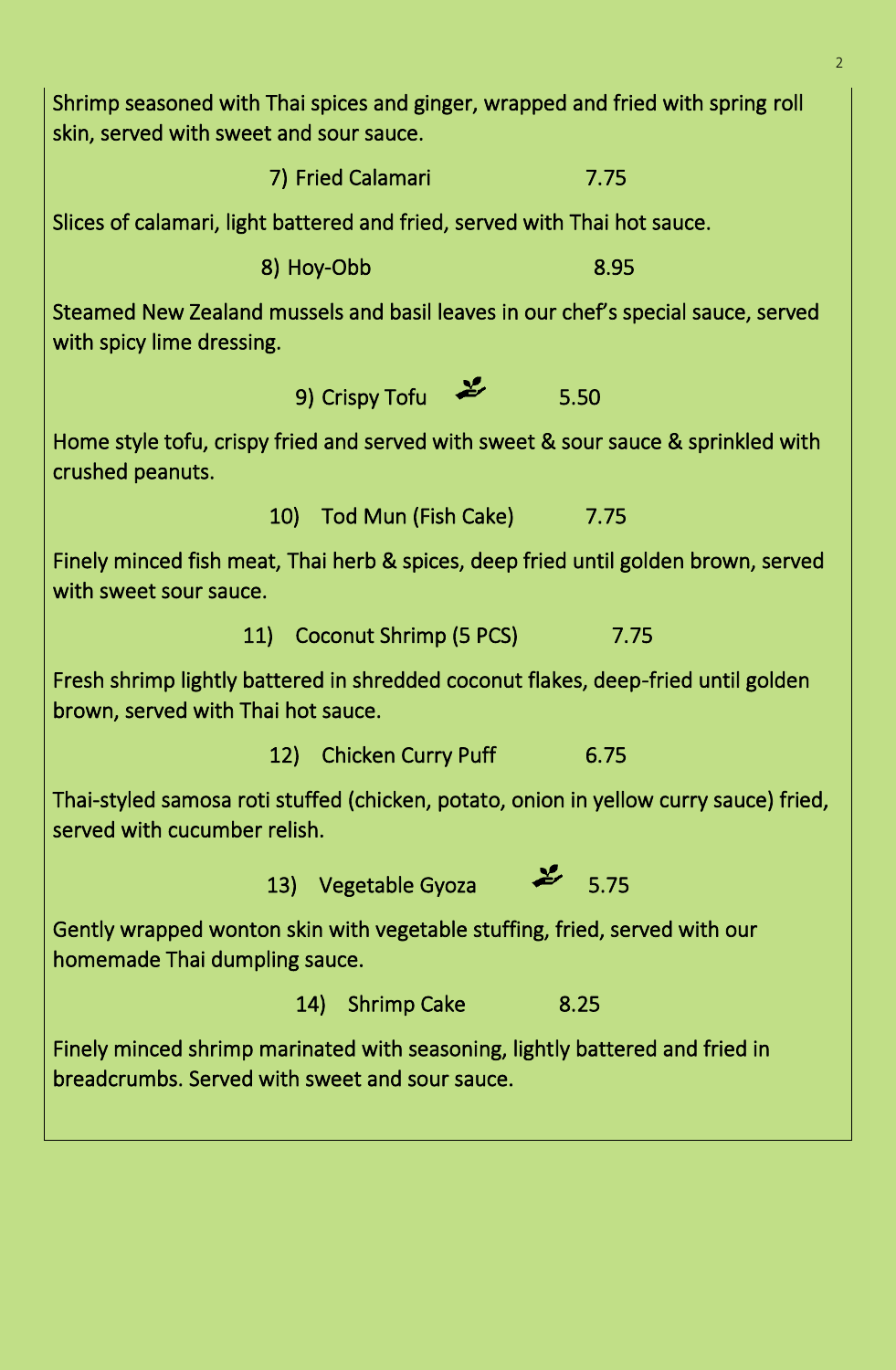## **SALAD**



### S O U P



Combination seafood (shrimp, squid, and mussel) cooked in Thai style spicy & sour lemongrass broth along with basil leaves and Thai herbs.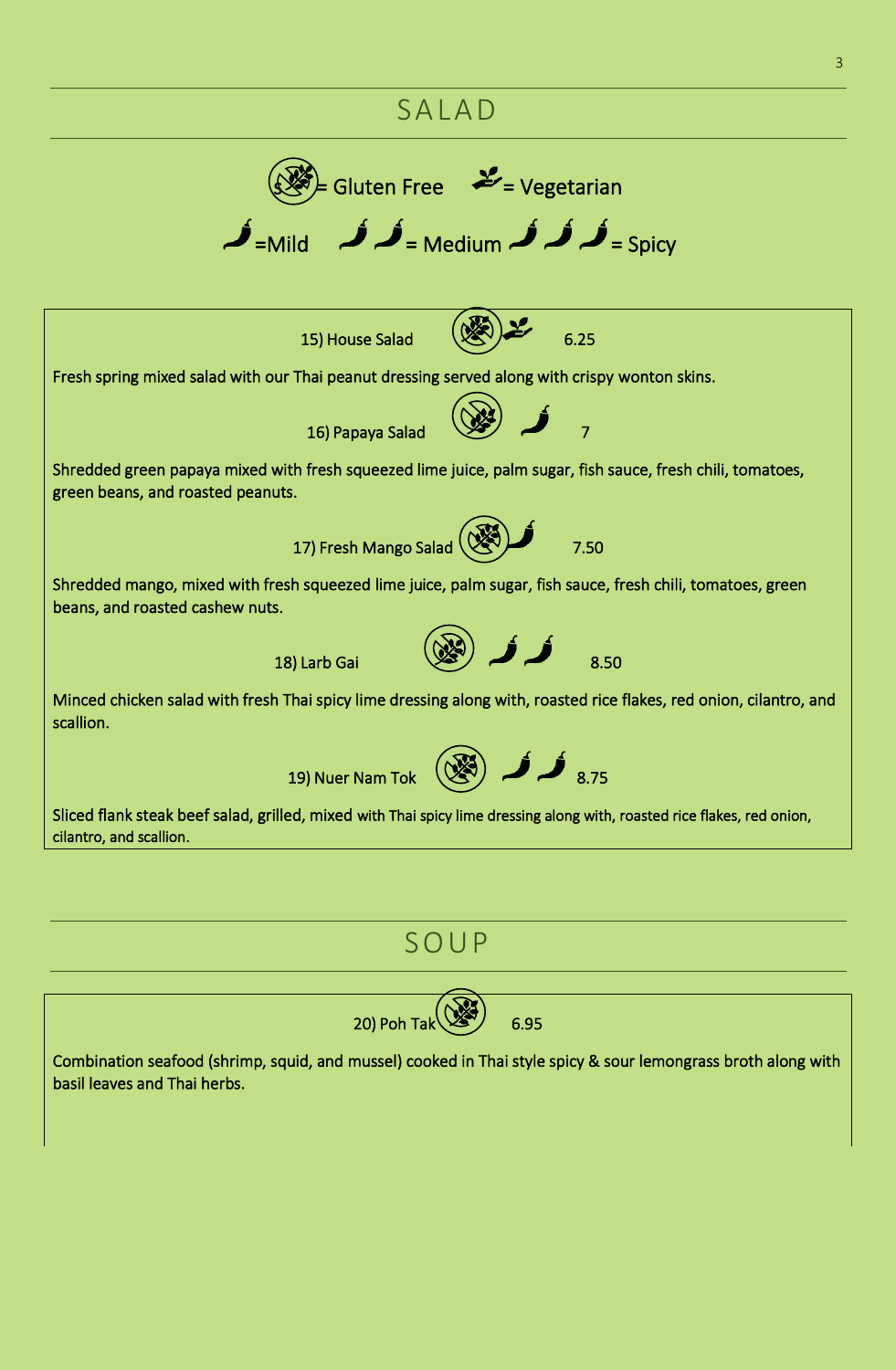| 21) Tom Yum                                                                                                                         |                                    |  |
|-------------------------------------------------------------------------------------------------------------------------------------|------------------------------------|--|
| Thai spicy coconut lemongrass broth and Thai herbs served with mushroom and cilantro                                                |                                    |  |
| w/ shrimp                                                                                                                           | 6.75                               |  |
| w/chicken                                                                                                                           | 6.25                               |  |
| w/veggie -or-tofu                                                                                                                   | 6.25                               |  |
|                                                                                                                                     |                                    |  |
| 22) Tom Kar                                                                                                                         |                                    |  |
| Thai spicy coconut lemongrass broth and Thai herbs served with mushroom and cilantro.                                               |                                    |  |
| w/ shrimp                                                                                                                           | 6.75                               |  |
| w/chicken                                                                                                                           | 6.25                               |  |
| w/veggie -or- tofu                                                                                                                  | 6.25                               |  |
|                                                                                                                                     |                                    |  |
|                                                                                                                                     | 23) Wonton Soup<br>$6\phantom{1}6$ |  |
| Mixture of pork, shrimp, garlic wrapped with wonton skin, steamed and cooked in our flavorful broth along with<br>mixed vegetables. |                                    |  |
|                                                                                                                                     |                                    |  |
| 24) Veggie and Tofu soup                                                                                                            | 6                                  |  |

4

Soft tofu soup with mixed vegetables in our flavorful veggie broth.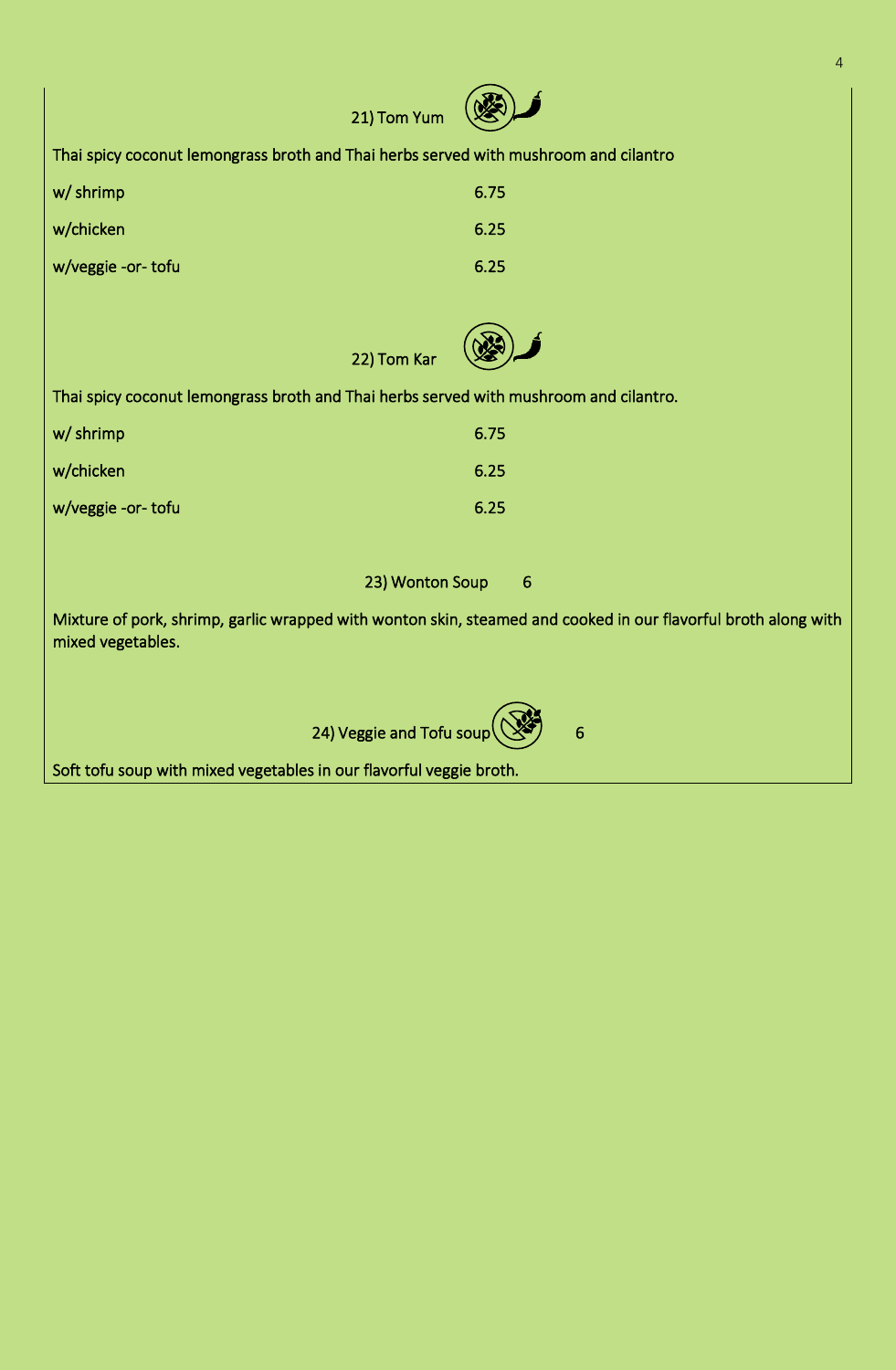# ENT R ÉE

#### (CHOICE OF BEEF, CHICKEN, PORK, OR MIXED VEGGIES ON SOME ENTREES UNLESS LISTED. PLUS EXTRA \$5 FOR MIXED SEAFOOD -OR-SHRIMP OPTION)

(ALL ENTREES COME WITH WHITE JASMINE RICE)

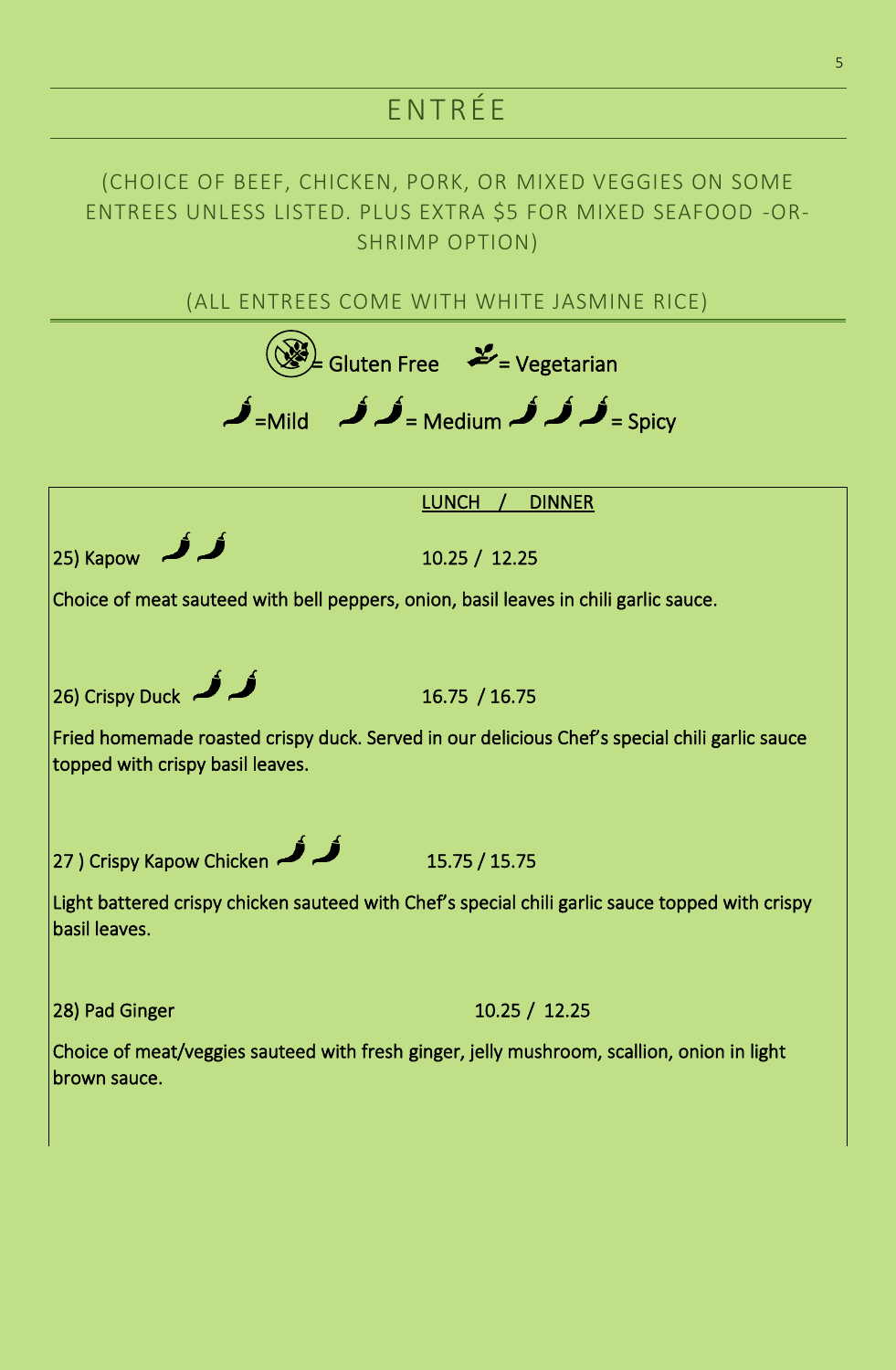| 29) Broccoli Ginger                                                                                                                                   | 10.25 / 12.25                                                                                   |
|-------------------------------------------------------------------------------------------------------------------------------------------------------|-------------------------------------------------------------------------------------------------|
| Choice of meat/veggies sauteed with fresh ginger, stir-fried with broccoli in light brown sauce.                                                      |                                                                                                 |
|                                                                                                                                                       |                                                                                                 |
| 30) Pad Pik King                                                                                                                                      | 10.25 / 12.25                                                                                   |
|                                                                                                                                                       | Choice of meat/veggies sauteed with string beans, bell pepper & kaffir leave in Pik King Sauce. |
|                                                                                                                                                       |                                                                                                 |
| 31) Sweet and Sour                                                                                                                                    | 10.25 / 12.25                                                                                   |
| Choice of meat/veggies sauteed with fresh tomatoes, pineapple, carrot, cucumber, bell pepper<br>and onion in sweet & sour sauce.                      |                                                                                                 |
| 32) Pad Pak (Choice of meat)                                                                                                                          | 10.25 / 12.25                                                                                   |
| 33) Pad Pak Tofu "J" w/ fried tofu &veggies                                                                                                           | 10.25 / 12.25                                                                                   |
| Choice of meat or vegetarian option sauteed with mixed vegetables (Napa cabbage, broccoli,<br>carrot, baby corn, and snow peas) in light brown sauce. |                                                                                                 |
|                                                                                                                                                       |                                                                                                 |
| 34) Wild Pork -OR- Chicken                                                                                                                            | 10.95 / 12.95                                                                                   |
| Thai style country sauce with lots of exotic Thai herbs and spices, basil leaves, string beans,<br>bamboo strips, fresh pepper corn, and bell pepper. |                                                                                                 |
| 35) Chicken Cashew                                                                                                                                    | 10.95/12.95                                                                                     |
|                                                                                                                                                       | Tender white chicken breast sauteed with cashew nuts, onion, carrot in roasted chili paste.     |
|                                                                                                                                                       |                                                                                                 |
| 36) Tofu Preow Wan                                                                                                                                    | 10.25 / 12.25                                                                                   |
| $extra$ \$3)                                                                                                                                          | Fried tofu sauteed with mixed veggies in sweet and sour sauce. (Meat option can be added -      |
|                                                                                                                                                       |                                                                                                 |

6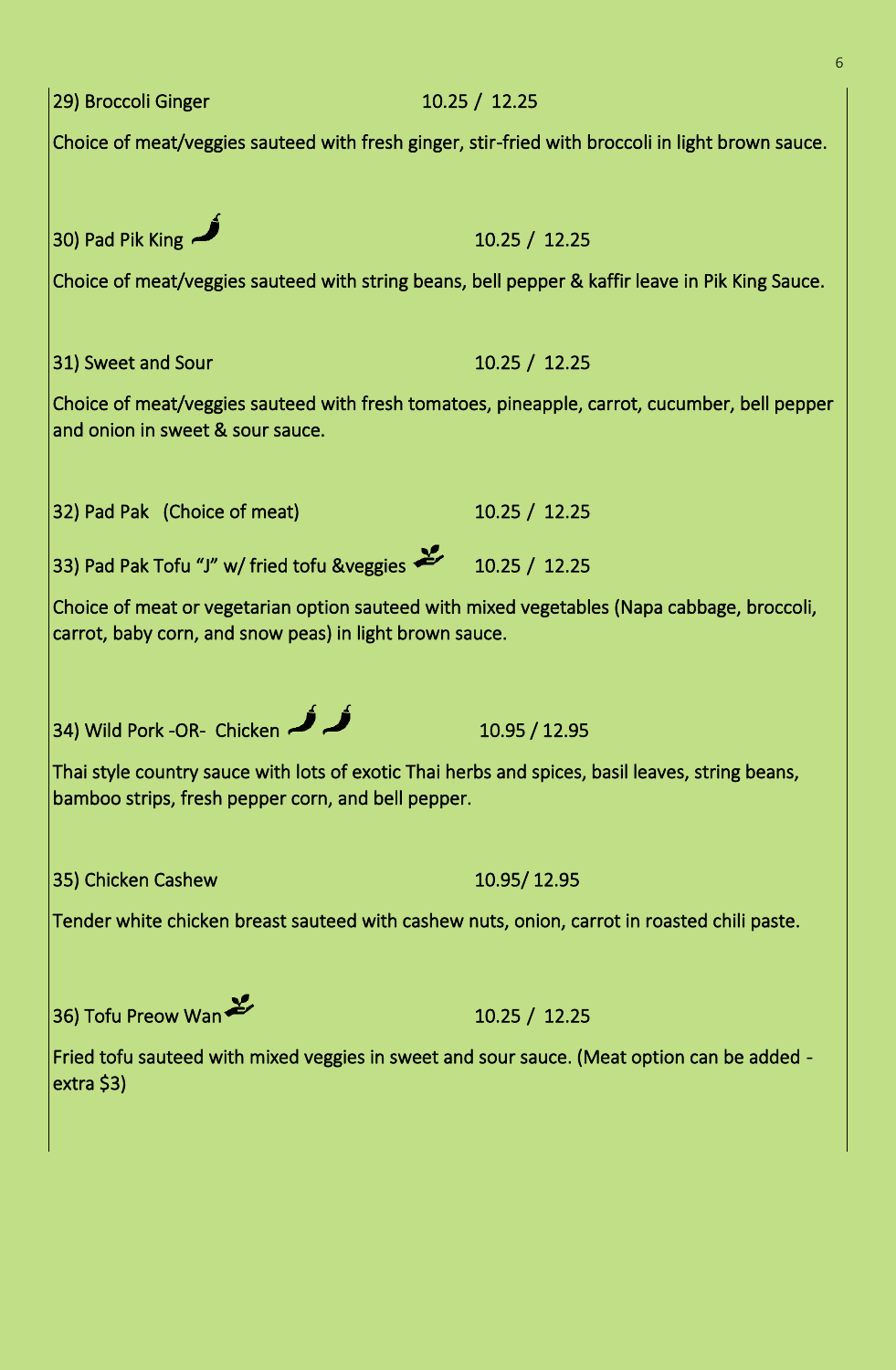| 37) Peppery Garlic                                                                                                                                   | 13.50          |  |
|------------------------------------------------------------------------------------------------------------------------------------------------------|----------------|--|
| Choice of meat/veggies sauteed with fresh garlic, black pepper, and cilantro, served along with<br>steamed broccoli.                                 |                |  |
| <u>لالاک</u><br>38) Eggplant Delight                                                                                                                 | 12.50          |  |
| Gently cut eggplants, onion, bell peppers, and shiitake mushroom sauteed in Thai style chili<br>garlic sauce. (Meat option can be added - extra \$3) |                |  |
| 39) Shrimp Snow pea                                                                                                                                  | 16.95          |  |
| Shrimp sauteed with baby corn, snow peas, scallion, and mushroom in light brown sauce.                                                               |                |  |
|                                                                                                                                                      |                |  |
| 40) Chicken Rama                                                                                                                                     | 13.50          |  |
| 41) Rama "J" w/ fried tofu & veggies                                                                                                                 | 13.50          |  |
| Tender chicken -OR- vegetarian option stir-fried with yellow curry chili paste bedded with<br>steamed broccoli, top w/Thai style peanut sauce.       |                |  |
| 42) Soft Shell Crab                                                                                                                                  | 19.95          |  |
| A pair of jumbo soft-shell crabs lightly battered, served with steamed mixed veggies & three<br>flavor sauce on the side.                            |                |  |
| 43) Golden Tilapia                                                                                                                                   | 17.95          |  |
| A pair of tilapia fillets, light battered fried in bread crumbs, served with steamed mixed veggies<br>& three flavor sauce on the side.              |                |  |
| 44) Crispy Whole Flounder                                                                                                                            | (MARKET PRICE) |  |

7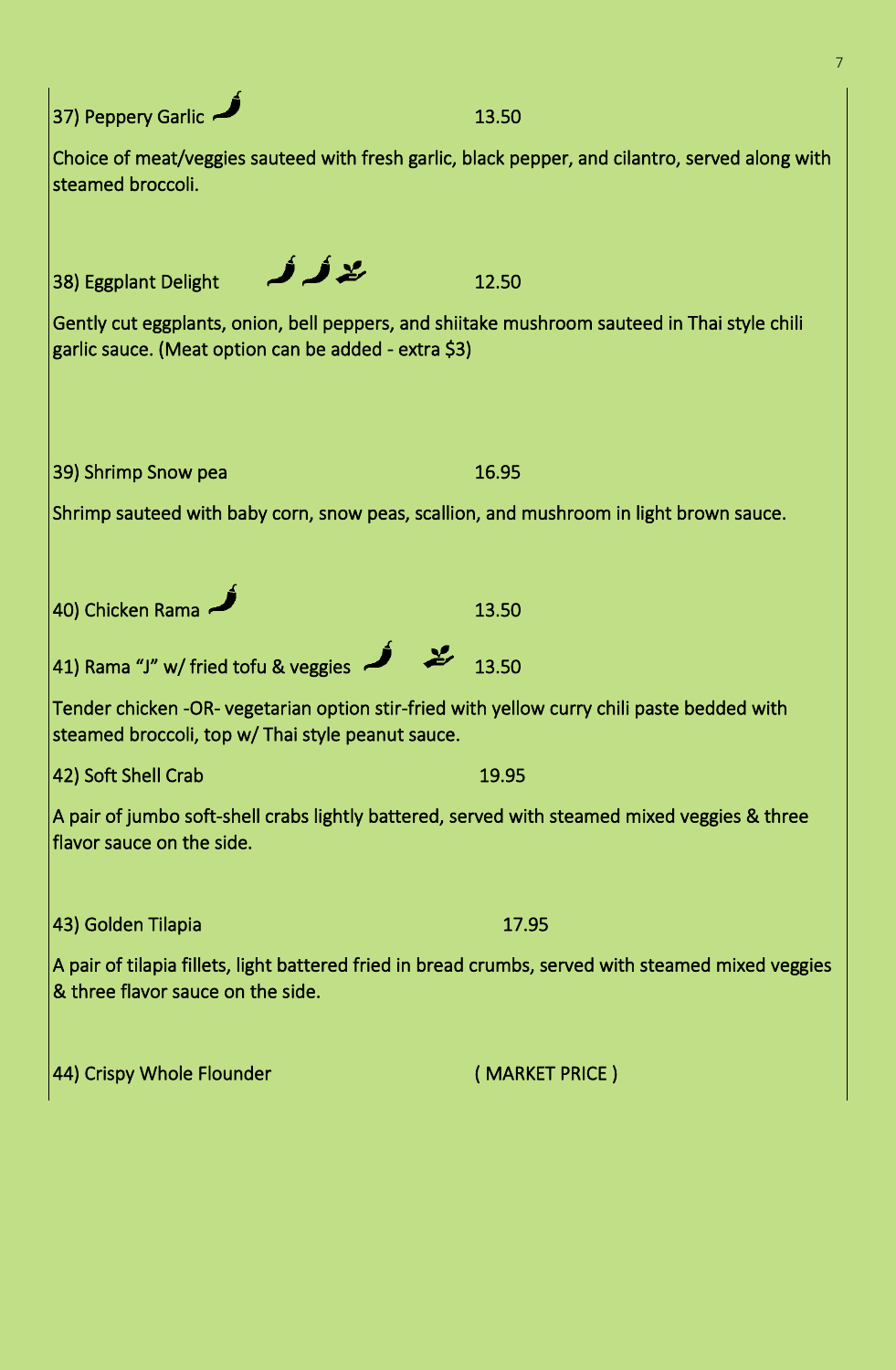Whole flounder crispy fried and non-greasy, served with choice of three flavor sauce -or- black bean ginger sauce.

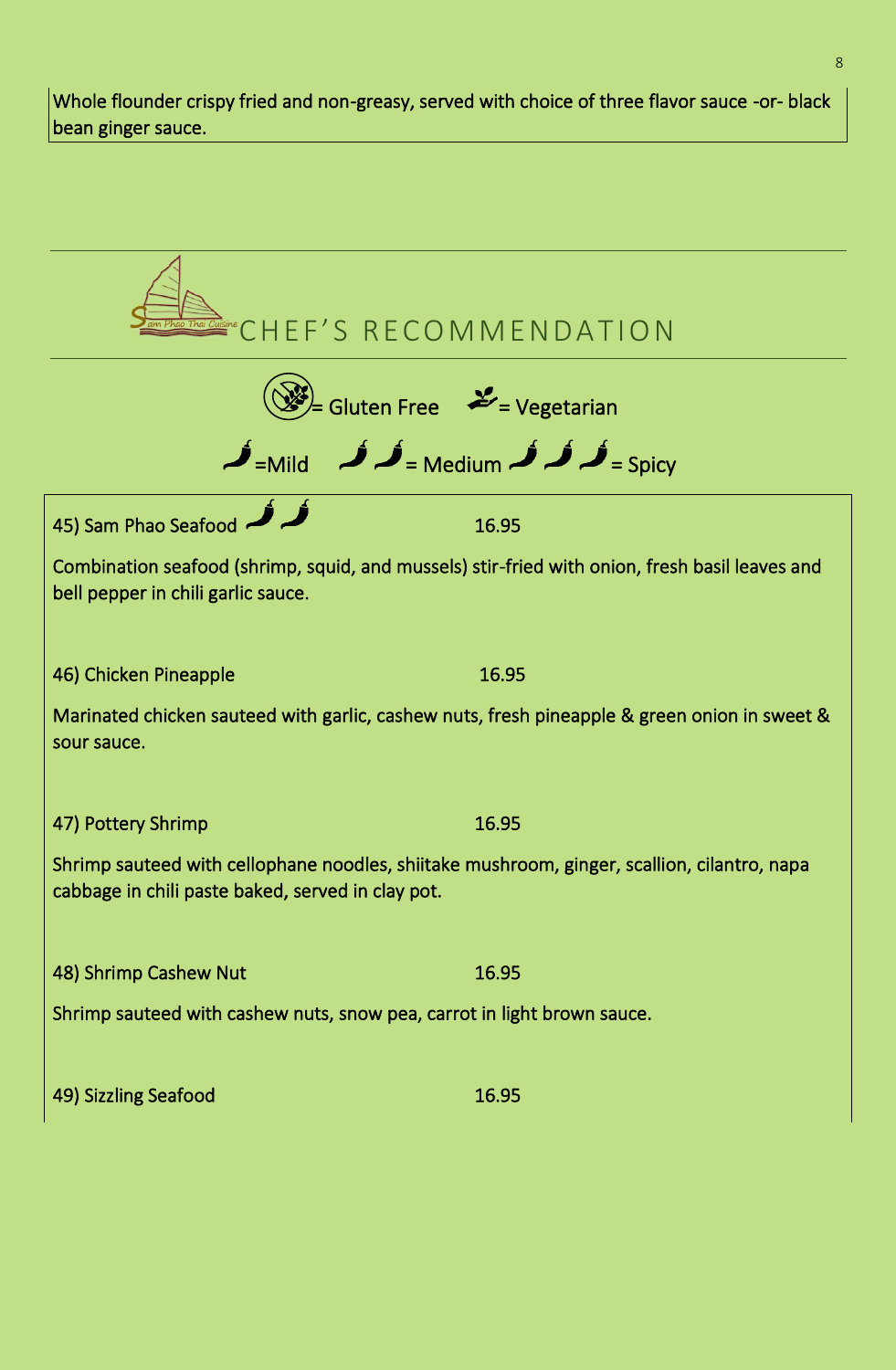| Seafood combination sauteed with our homemade Thai style BBQ sauce, served on a hot<br>sizzling platter.                                                                  |       |  |  |
|---------------------------------------------------------------------------------------------------------------------------------------------------------------------------|-------|--|--|
| 50) Choo-Chee Goong                                                                                                                                                       | 16.95 |  |  |
| Grilled shrimp topped with our homemade spicy red curry sauce, a splash of coconut milk,<br>served with steamed vegetables.                                               |       |  |  |
| 51) Sizzling Siam Beef                                                                                                                                                    | 16.95 |  |  |
| Marinated beef quickly stir-fried on high heat, served with fresh ginger & cucumber relish on a<br>hot platter.                                                           |       |  |  |
| 52) Crying Tiger Steak                                                                                                                                                    | 16.95 |  |  |
| Flank steak marinated in Thai herbs, served in North Eastern Thai fashion, Esan-styled with<br>steamed veggies, served with sticky rice and our Thai spicy dipping sauce. |       |  |  |
| 53) Goong Delight                                                                                                                                                         | 16.95 |  |  |
| Shrimp & string beans, light battered fried & sauteed with Chef's special sauce topped with<br>cashew nut.                                                                |       |  |  |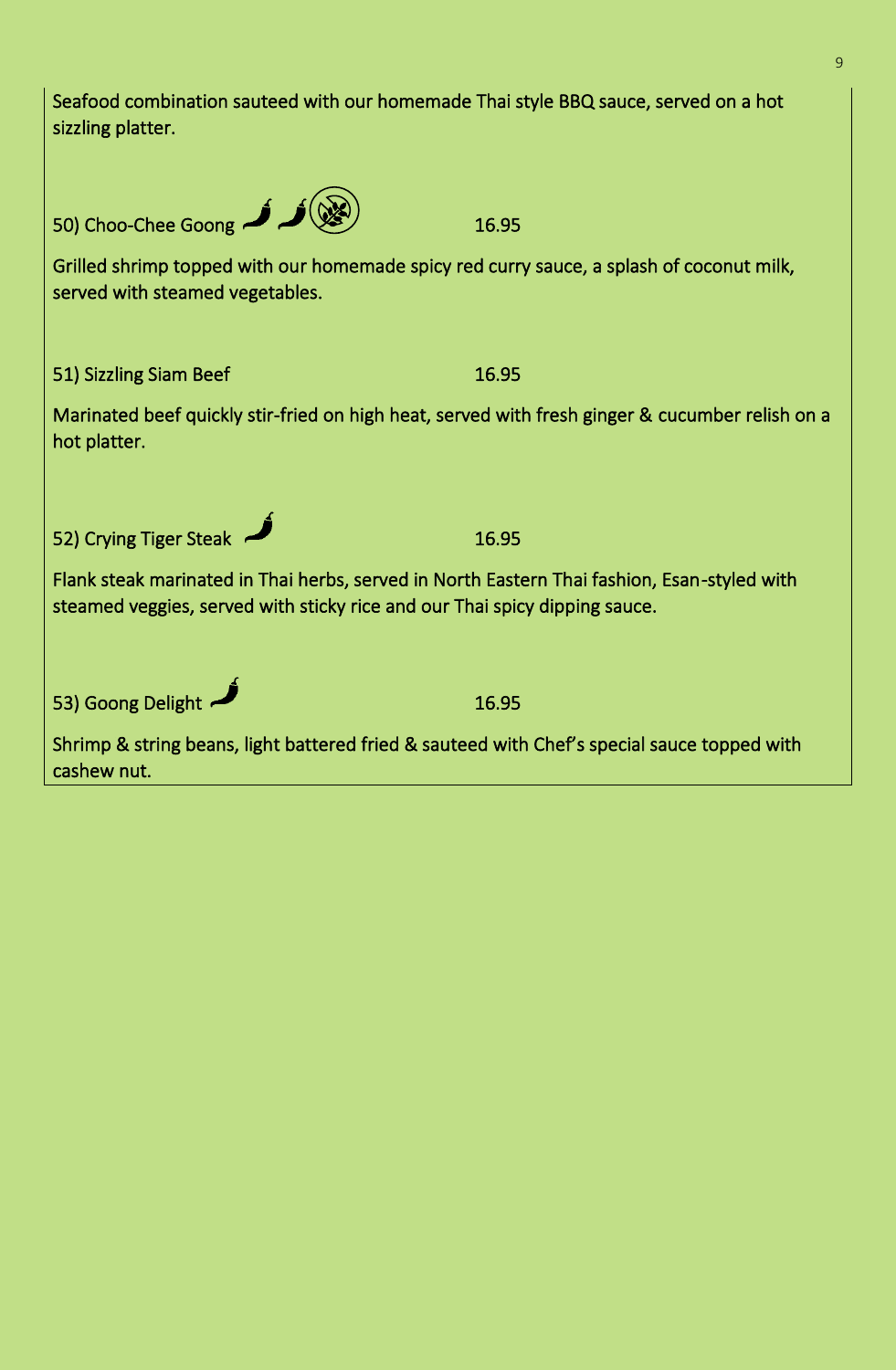

#### (CHOICE OF BEEF, CHICKEN, PORK, OR MIXED VEGGIES ON ENTREES. PLUS EXTRA \$5 FOR MIXED SEAFOOD -OR- SHRIMP OPTION)

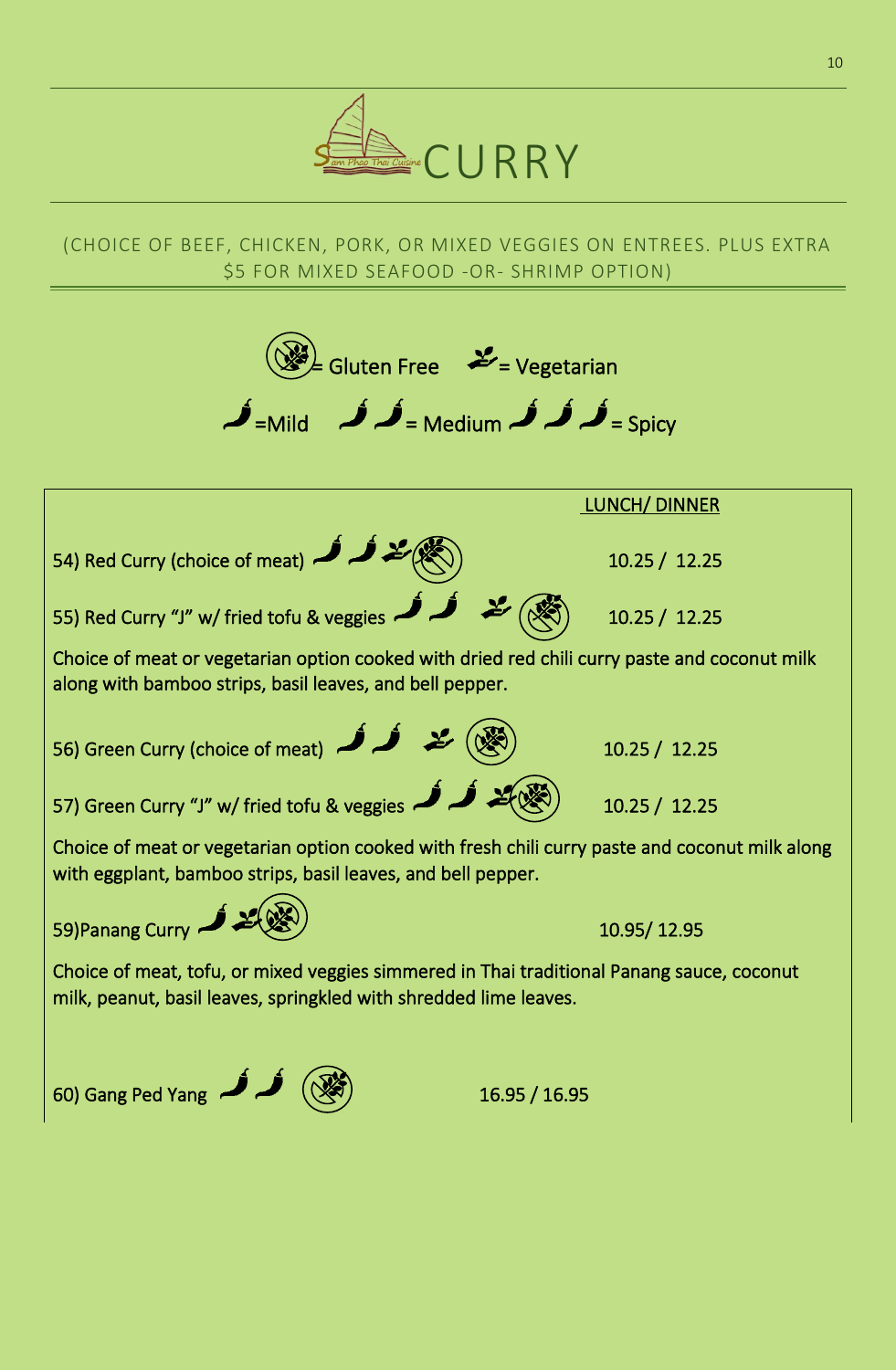Slices of honey roasted duck simmered in our spicy red curry sauce with coconut milk, served with chunks of pineapple, tomatoes, bamboo strips, basil, and bell peppers. 61) Massaman Curry  $\left(\frac{15.95}{15.95}\right)$  15.95 / 15.95 Choice of meat, tofu, or veggies simmered in Thai style Massaman curry, which contains exotic Thai spices & aromatic herbs, potatoes, carrots, caramelized onion, and roasted peanut.

62) Yellow Curry  $\sim$   $\sim$   $\sqrt{3}$ 

Choice of meat, tofu, or veggies simmered in yellow curry paste, coconut milk cooked with potatoes, carrots, and caramelized onion.

## NO O DL E

(CHOICE OF BEEF, CHICKEN, PORK, OR MIXED VEGGIES ON ENTREES. PLUS EXTRA \$5 FOR MIXED SEAFOOD (SHRIMP, MUSSEL, AND SQUID -OR-SHRIMP ONLY OPTION)

$$
\begin{array}{c}\n\text{Given Free} \\
\text{+} \\
\text{+} \\
\text{+} \\
\text{+} \\
\text{+} \\
\text{+} \\
\text{+} \\
\text{+} \\
\text{+} \\
\text{+} \\
\text{+} \\
\text{+} \\
\text{+} \\
\text{+} \\
\text{+} \\
\text{+} \\
\text{+} \\
\text{+} \\
\text{+} \\
\text{+} \\
\text{+} \\
\text{+} \\
\text{+} \\
\text{+} \\
\text{+} \\
\text{+} \\
\text{+} \\
\text{+} \\
\text{+} \\
\text{+} \\
\text{+} \\
\text{+} \\
\text{+} \\
\text{+} \\
\text{+} \\
\text{+} \\
\text{+} \\
\text{+} \\
\text{+} \\
\text{+} \\
\text{+} \\
\text{+} \\
\text{+} \\
\text{+} \\
\text{+} \\
\text{+} \\
\text{+} \\
\text{+} \\
\text{+} \\
\text{+} \\
\text{+} \\
\text{+} \\
\text{+} \\
\text{+} \\
\text{+} \\
\text{+} \\
\text{+} \\
\text{+} \\
\text{+} \\
\text{+} \\
\text{+} \\
\text{+} \\
\text{+} \\
\text{+} \\
\text{+} \\
\text{+} \\
\text{+} \\
\text{+} \\
\text{+} \\
\text{+} \\
\text{+} \\
\text{+} \\
\text{+} \\
\text{+} \\
\text{+} \\
\text{+} \\
\text{+} \\
\text{+} \\
\text{+} \\
\text{+} \\
\text{+} \\
\text{+} \\
\text{+} \\
\text{+} \\
\text{+} \\
\text{+} \\
\text{+} \\
\text{+} \\
\text{+} \\
\text{+} \\
\text{+} \\
\text{+} \\
\text{+} \\
\text{+} \\
\text{+} \\
\text{+} \\
\text{+} \\
\text{+} \\
\text{+} \\
\text{+} \\
\text{+} \\
\text{+} \\
\text{+} \\
\text{+} \\
\text{+} \\
\text{+} \\
\text{+} \\
\text{+} \\
\text{+} \\
\text{+} \\
\text{+} \\
\text{+} \\
\text{+} \\
\text{+} \\
\text{+} \\
\text{+} \\
\text{+} \\
\text{+} \\
\text{+} \\
\text{+} \\
\text{+} \\
\text{+} \\
\text{+} \\
\text{+} \\
\
$$

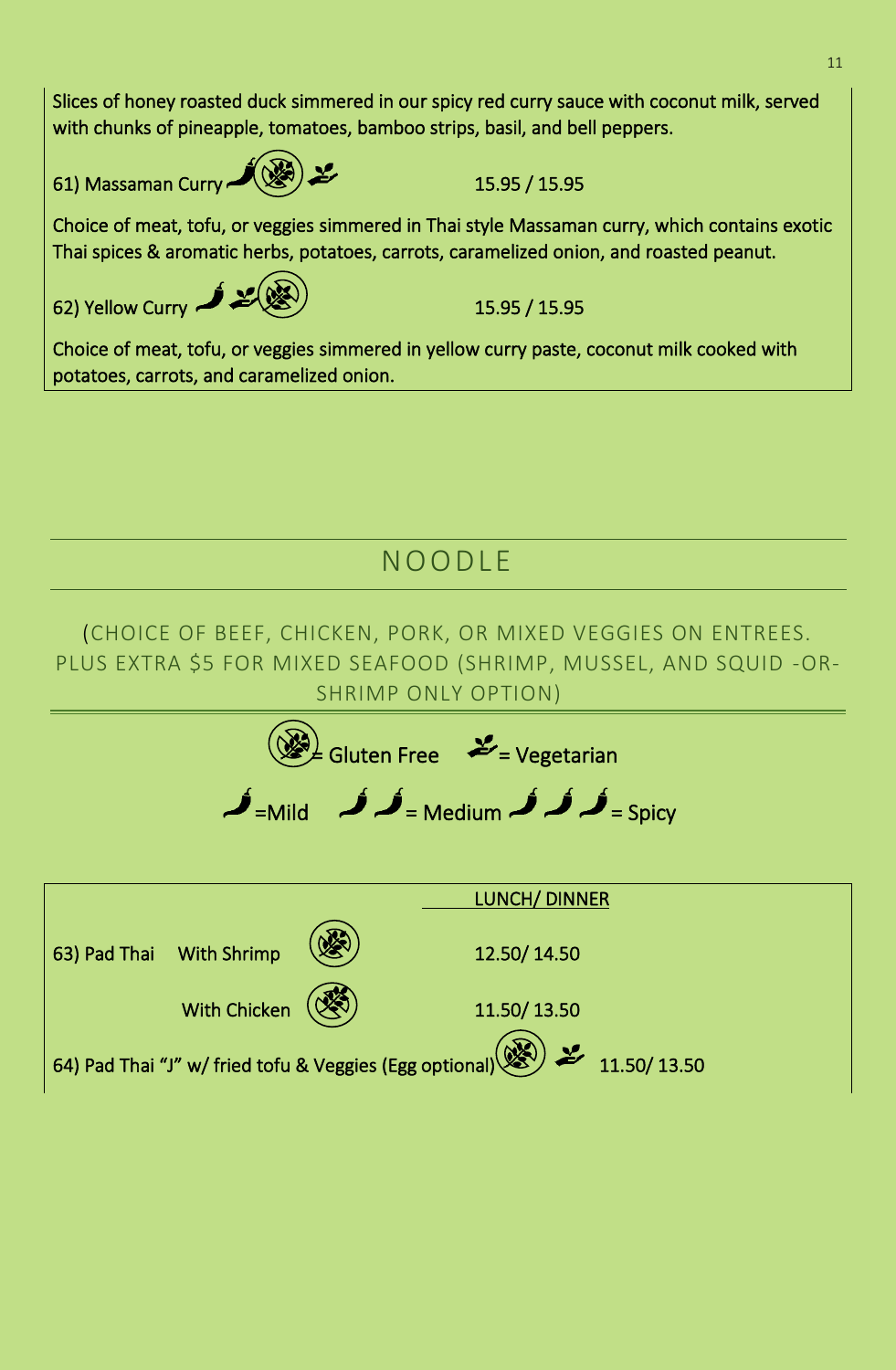| Thin rice noodles stir-fried with bean sprout, scallion, egg, preserved radish, red soft bean curd<br>tofu, and crushed peanut in Pad Thai sauce.            |              |  |
|--------------------------------------------------------------------------------------------------------------------------------------------------------------|--------------|--|
| 65) Kea Mow (Drunken Noodle) هر فر فر                                                                                                                        | 11.95 /13.50 |  |
| Choice of meat                                                                                                                                               |              |  |
| 66) Kea Mow "J" w/ fried tofu & veggies $\rightarrow$                                                                                                        | 11.95/13.50  |  |
| Wide rice noodle stir-fried in our delicious spicy chili & garlic sauce with onion, bell pepper,<br>basil leaves with a choice of meat or vegetarian option. |              |  |
| 67) Pad See Ew                                                                                                                                               | 11.50/13.50  |  |
| Choice of meat                                                                                                                                               |              |  |
| 68) Pad See Ew "J" w/fried tofu & veggies (Egg optional) <                                                                                                   | 11.50/13.50  |  |
| Choice of meat or vegetarian option stir-fried with wide rice noodle, broccoli, and egg in Thai<br>style sweet soy sauce.                                    |              |  |
| 69) Lad Na                                                                                                                                                   | 10.95 /12.95 |  |
| Choice of meat                                                                                                                                               |              |  |
| 70) Lad Na "J" w/ fried tofu & veggies                                                                                                                       | 10.95/12.95  |  |
| Choice of meat or vegetarian option stir-fried with wide rice noodle and broccoli in light brown<br>gravy sauce.                                             |              |  |
| 71) Thai Noodle Soup                                                                                                                                         | 10.95/12.25  |  |

Choice of meat with thin rice noodle, bean sprout cooked in our special Thai style broth topped with scallion and cilantro.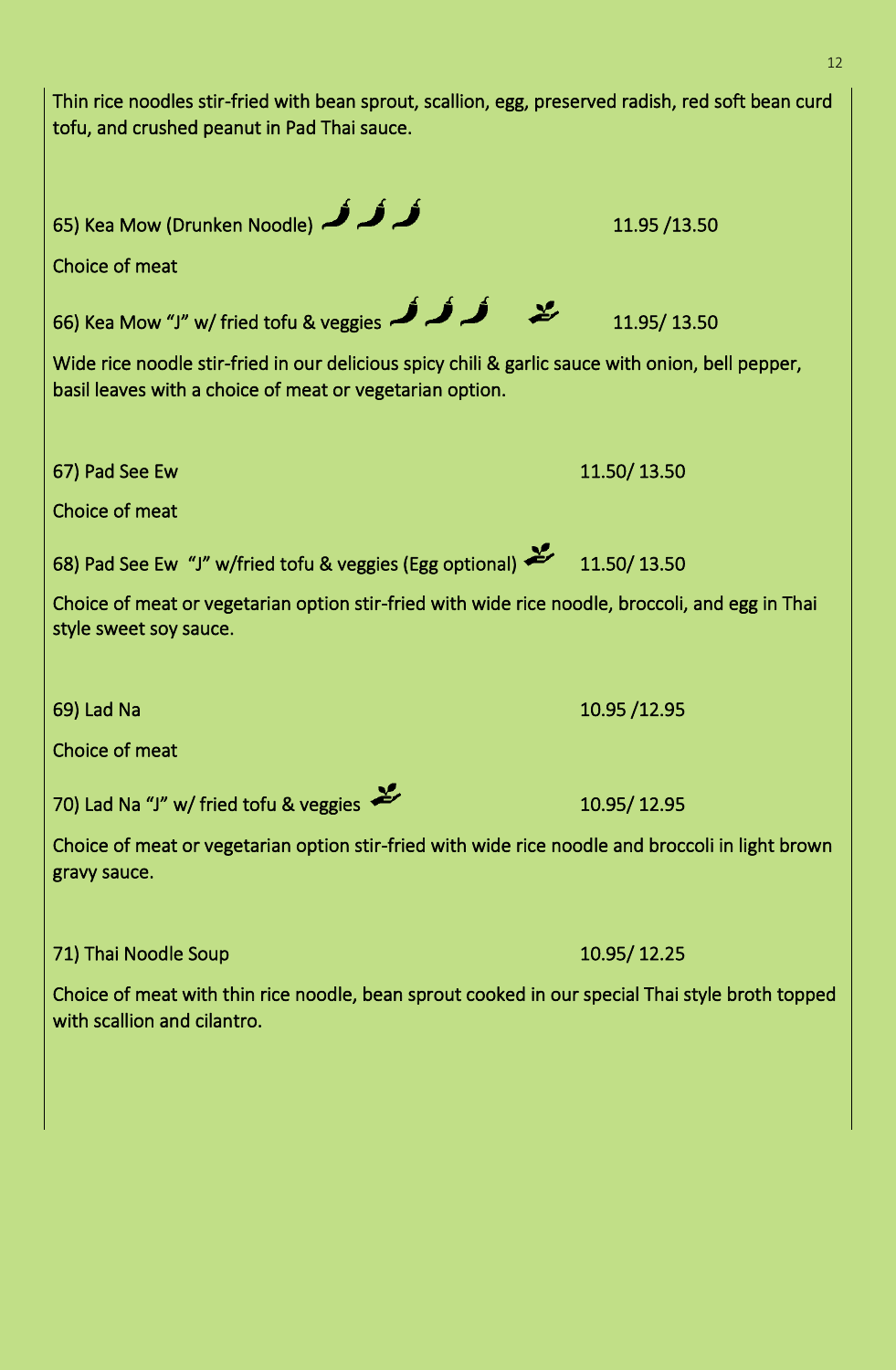72) Bangkok Noodle 16.95

Egg noodle stir-fried with shrimp, chicken, mixed veggie, scallion, in our Chef's special sauce and a kick of sesame oil.

73) Kuakai Noodle 11.25 / 13.25

Wide rice noodle stir-fried with chicken, egg, bean sprouts, and scallion in light brown sauce topped with crispy wonton skin.

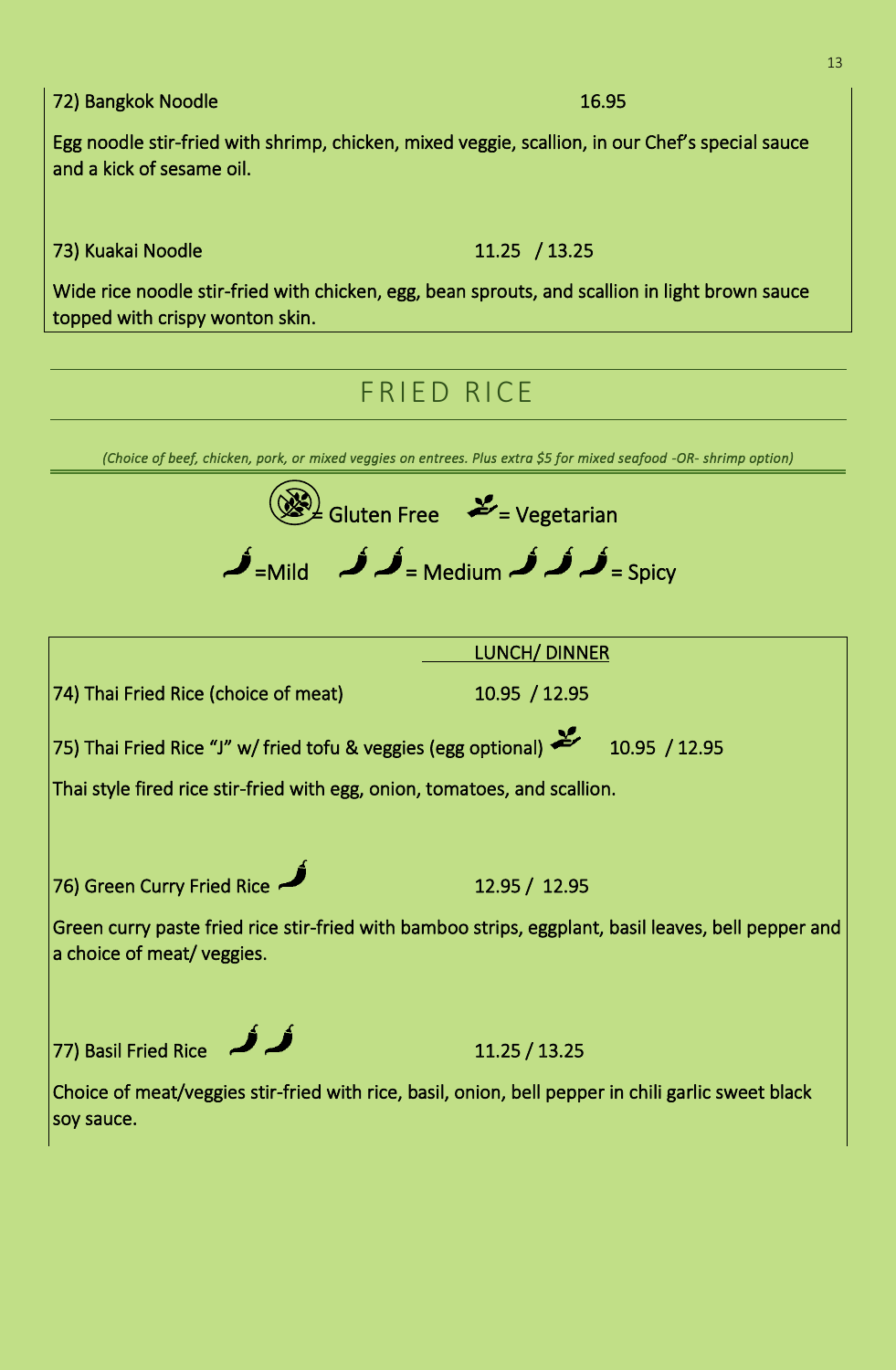$\vert$ 78) Pineapple Fried Rice 16.95/ 16.95

Thai style yellow fried rice stir-fried with shrimp -OR- other protein options, chunks of  $\vert$ pineapple, raisin, tomatoes, and egg in Chef's special sauce, sprinkled with cilantro and cashew nuts.



| EXTRA SIDE ORDERS/ SUBSTITUTION/ ADD-ON                     |      |  |
|-------------------------------------------------------------|------|--|
| <b>FXTRA STFAMFD JASMINF RICF</b>                           | 2.00 |  |
| <b>FXTRA STFAMFD BROWN RICF</b>                             | 3.00 |  |
| SUBSTITUTION STEAMED BROWN RICE                             | 1.50 |  |
| (NO SUBSTITUTION FOR NOODLES OR STICKY RICE)                |      |  |
| EXTRA STEAMED BIG (WIDE) RICE NOODLE/ THIN RICE NOODLE 2.00 |      |  |
| NON-SWEET STICKY RICE                                       | 2.00 |  |
| <b>SWEET COCONUT STICKY RICE</b>                            | 3.00 |  |
| EXTRA MIXED VEGGIES - OR- TOFU                              | 3.00 |  |
| (BROCCOLI, NAPA, CABBAGE, & CARROT)                         |      |  |
| EXTRA MEAT (CHICKEN, BEEF, OR PORK)                         | 3.00 |  |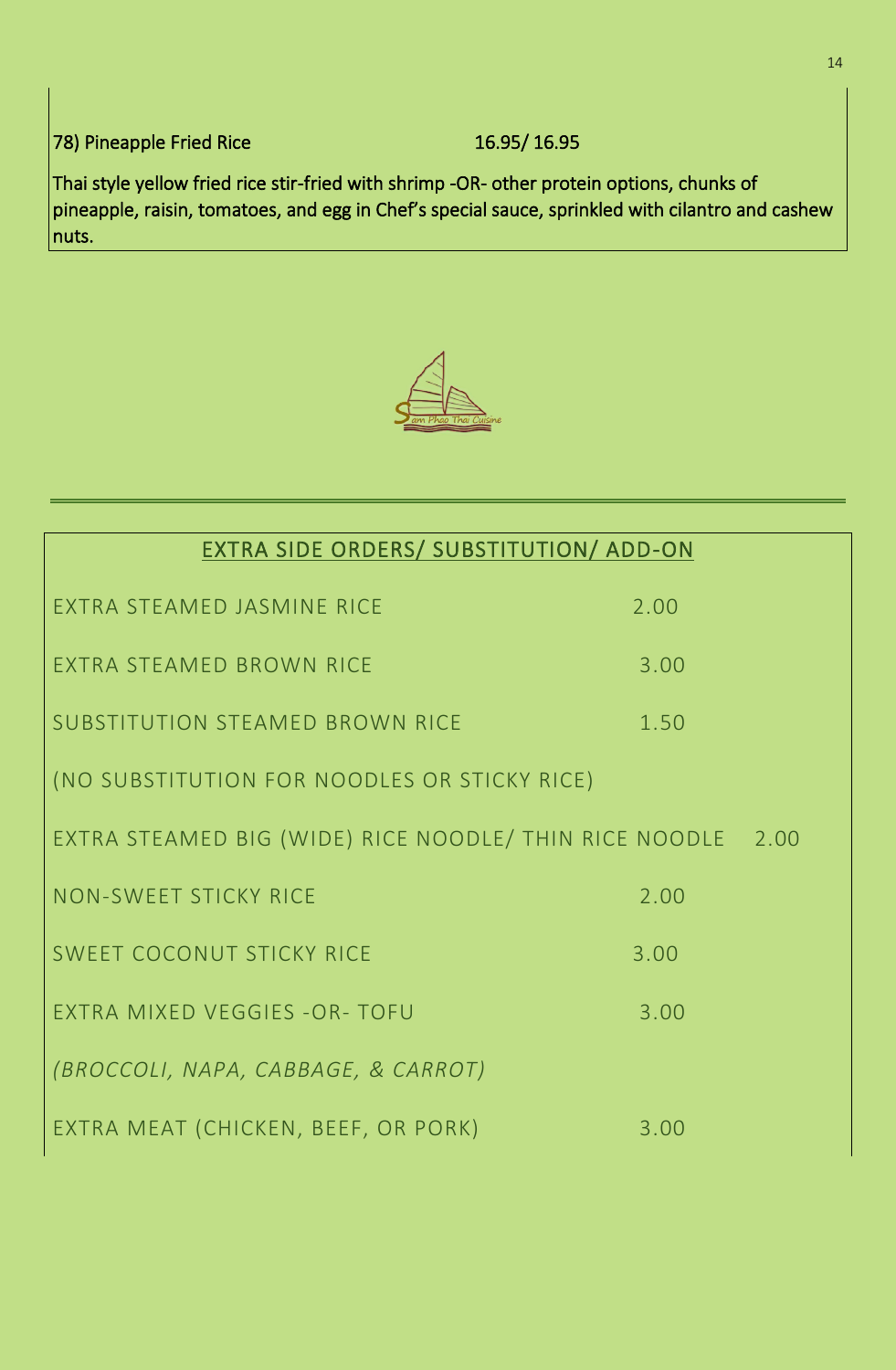| EXTRA EGG                                    | 2.00 |
|----------------------------------------------|------|
| EXTRA MIXED SEAFOOD (SHRIMP, SQUID & MUSSEL) | 5.00 |
| EXTRA SHRIMP (PER PIECE)                     | 1.00 |
| EXTRA PEANUT SAUCE                           | 1.00 |
| EXTRA DIPPING SAUCE                          | 0.50 |

"MAY CONTAIN RAW OR UNDERCOOKED INGREDIENTS. CONSUMING RAW OR UNDERCOOKED MEAT, POULTRY, SEAFOOD, SHELLFISH, OR EGGS MAY INCREASE YOUR RISK OF FOOD BORNE ILLNESS."